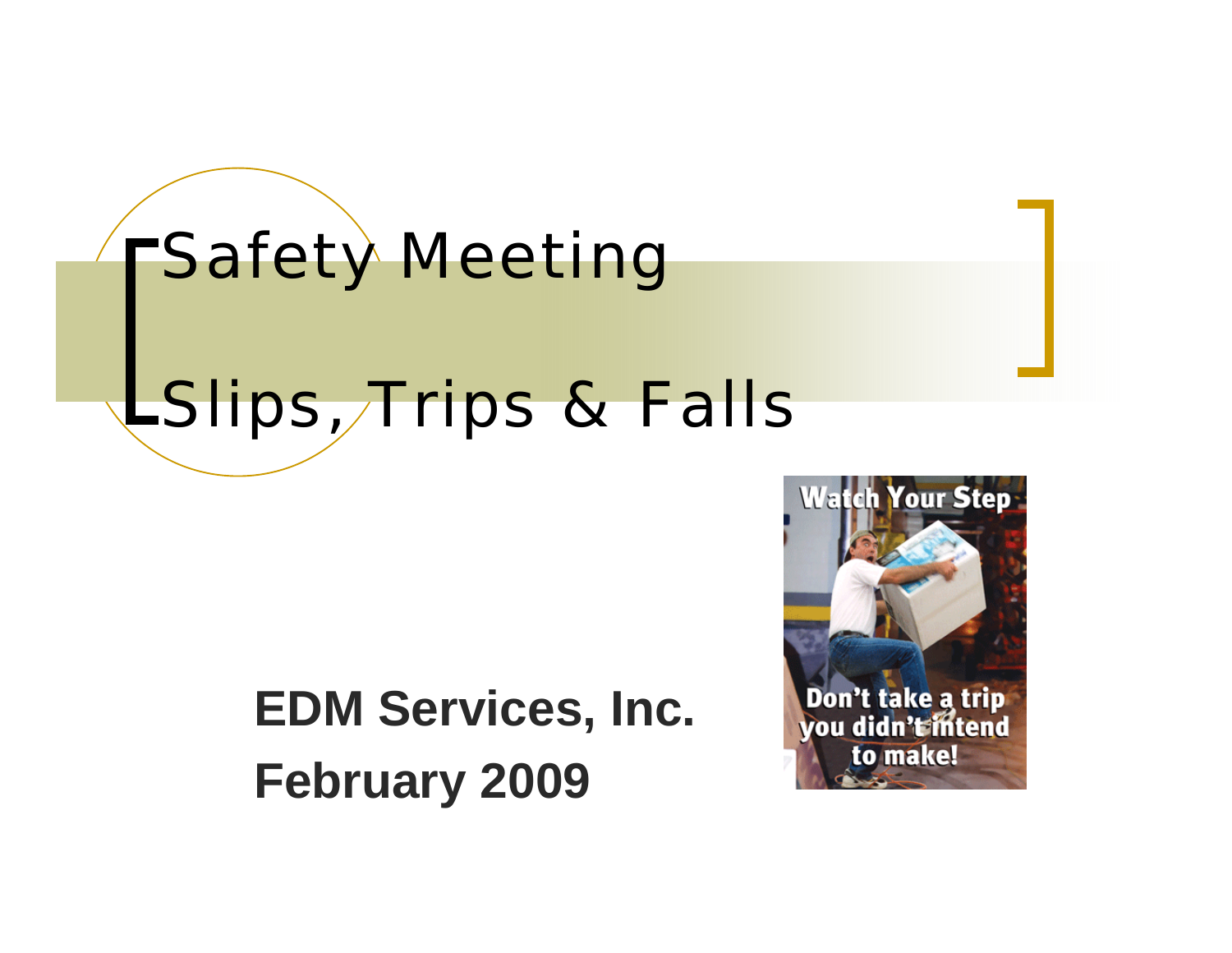# The Facts…

- $\mathcal{C}_{\mathcal{A}}$ Slips, trips and falls are the leading cause of workplace injuries.
- $\mathbb{R}^n$  Slips, trips and falls account for 20 percent of all workers' compensation costs.
- $\mathcal{L}_{\mathcal{A}}$ In 2007/08, slips and trips accounted for 33% of reported injuries to workers.
- $\overline{\phantom{a}}$  Higher risk industries include construction, public administration, postal services and food manufacturing.
- $\mathcal{C}^{\mathcal{A}}$ Falls are the second leading cause of accidental deaths in the U.S.
- $\overline{\phantom{a}}$  75% of slips and trips occur on walking surfaces, such as floors, stairs and sidewalks<sup>'</sup>
- $\mathcal{L}_{\mathcal{A}}$  According to the National Safety Council, one-seventh of all accidental deaths are due to injuries sustained because of a fall, and approximately 12,000 lives are lost annually.
- $\mathcal{C}^{\mathcal{A}}$  According to the National Floor Safety Institute, every day more than 25,000 people go to hospitals with injuries due to slip and fall accidents.
- $\mathcal{C}^{\mathcal{A}}$ **Statistics indicate that 60 percent of falls happen on the same level resulting** from slips and trips and 40 percent are falls from a height.

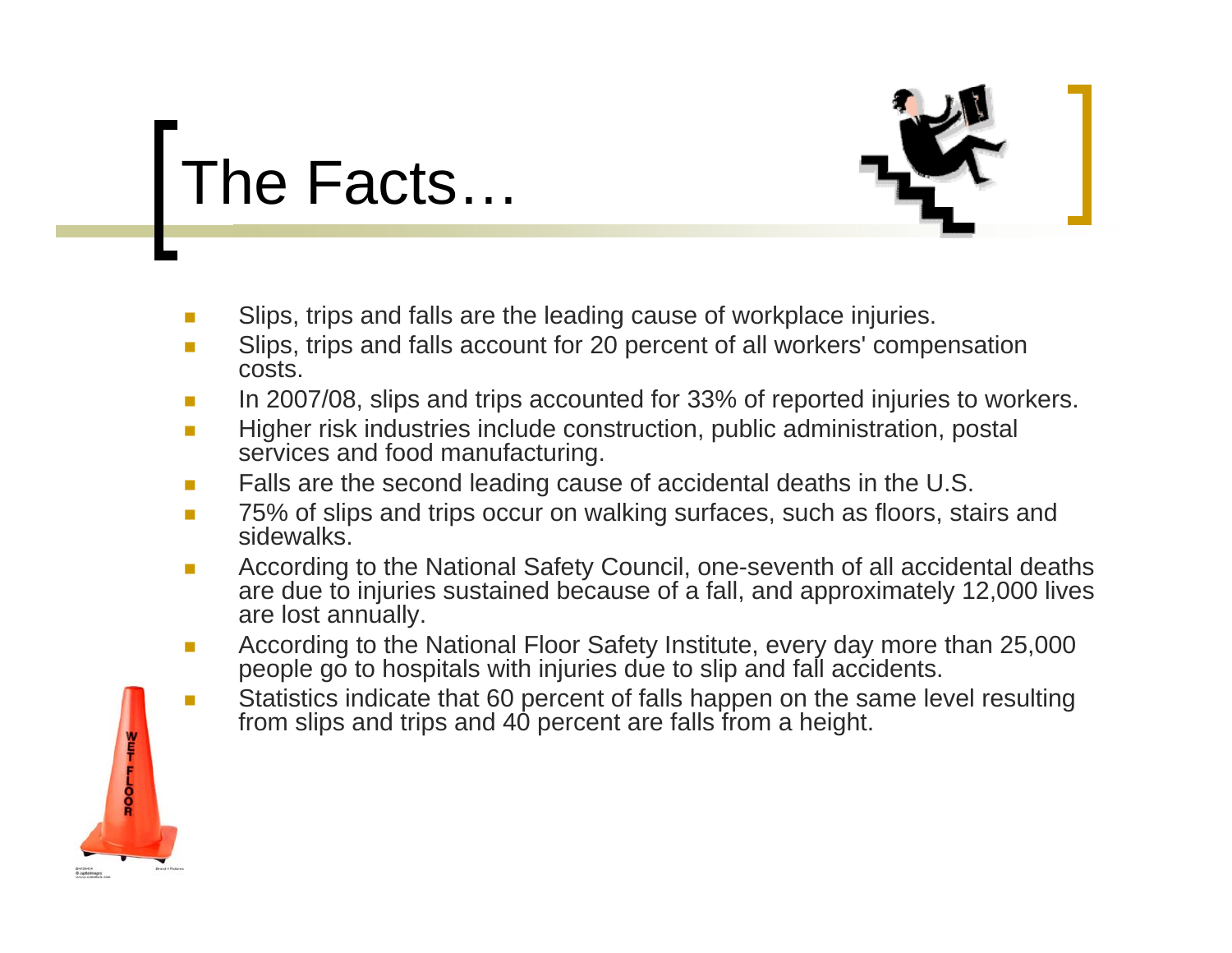

## Prevention at Work…

#### **Slips happen where there is too little friction or traction between the footwear and the walking surface.**

- $\mathcal{L}^{\mathcal{L}}$  Keep aisle ways free of clutter, file drawers closed, uncovered wires & cables tucked in.
- $\mathcal{L}_{\mathcal{A}}$  Wear slip resistant footwear, rubber soled shoes are best, wear shoes at all times.
- $\mathcal{L}^{\mathcal{L}}$  Keep tiled & wood floors dry, clean up spills immediately or use <sup>a</sup> "wet floor" sign to block off the area.
- $\mathcal{L}^{\mathcal{L}}$ Make sure all areas are well lit.
- T. Watch where you are going, obstructed views can cause trips.
- Always use the handrails when walking up or down stairs.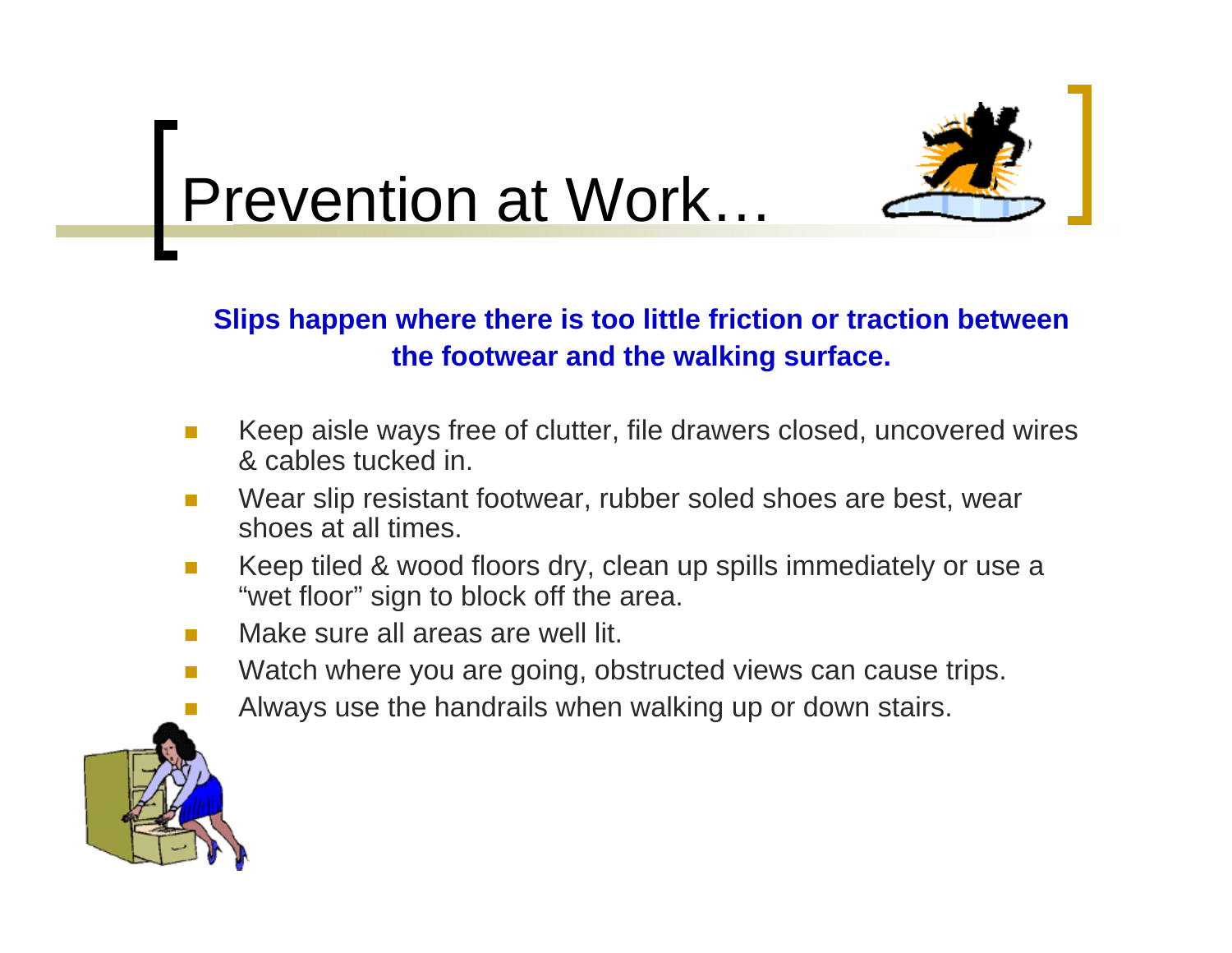



### **Falls are one of the leading causes of accidental deaths occurring at home.**

- **I** Keep stairs, hallways and sidewalks well lit and clear of clutter.
- **The State** Plug in nightlights that automatically turn on in low-light conditions.
- F Use rubber mats, no slip decals or textured surfaces on tub and shower floors.
- **C** Use only slip-resistant mats and throw rugs.
- $\mathcal{L}^{\mathcal{L}}$ Promptly remove ice and mud from outdoor stairs and walkways.
- **I**  Check that sidewalks and driveways are free of holes, bulges or large cracks.
- T. Use decorative tape or decals to make glass doors more visible.